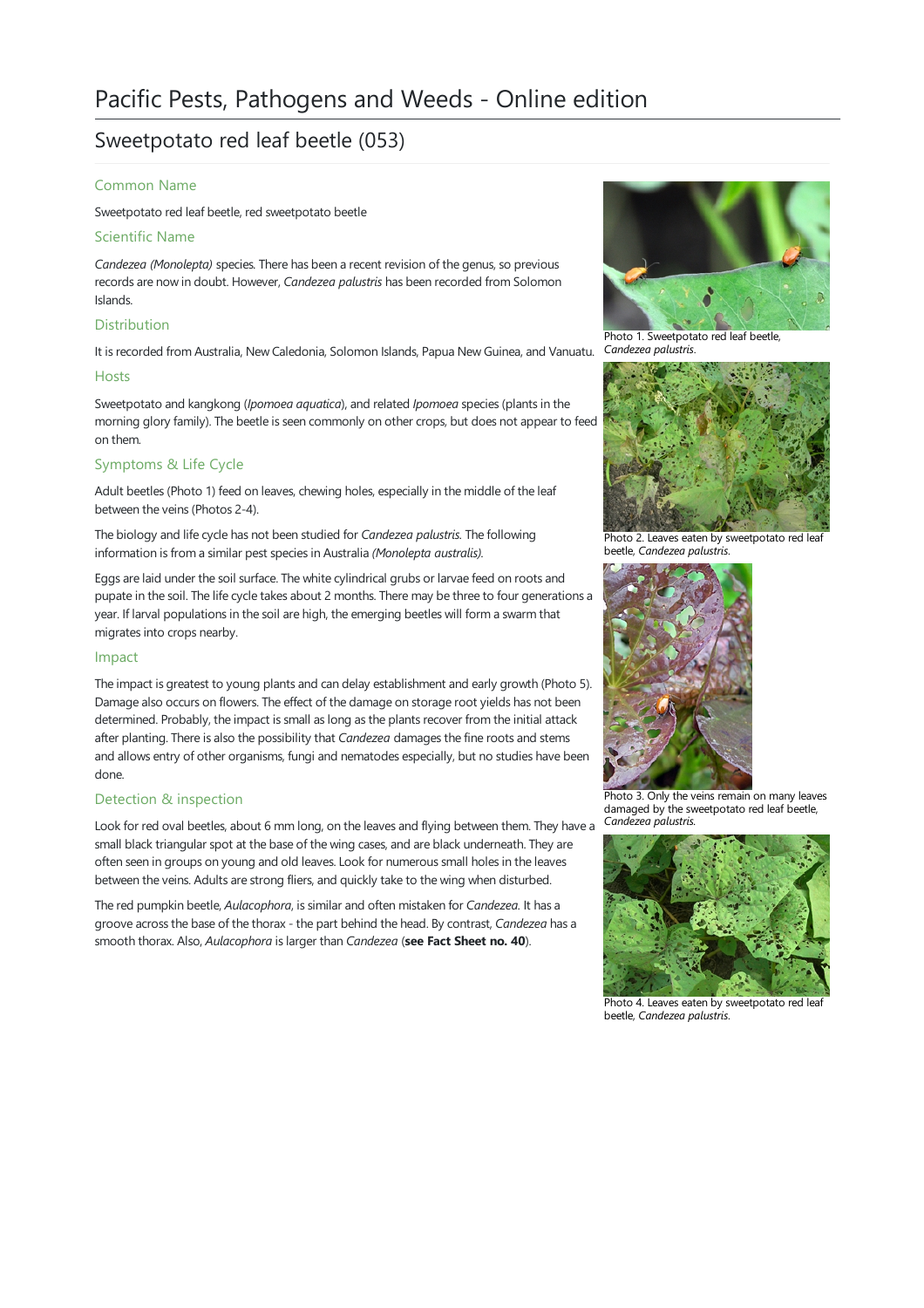## Management

There is little known about the natural control of the sweetpotato red leaf beetle. There are no known predators or parasites effective against high populations. The beetles contain chemicals that visual predators (birds and lizards) do not like, and they avoid them. The bright colours of this beetle warn predators that they are distasteful.

#### RESISTANT VARIETIES

None known, but fast-growing varieties are more likely to outgrow the damage caused by the beetles after planting. Look for differences in damage between varieties.

#### CULTURAL CONTROL

Before planting:

• Avoid planting new crops next to those already infested with the beetles

During growth:

- Provide conditions for healthy rapid plant growth, especially for cuttings; these may include manures, mulches, commercial fertilizers, as well as adequate water.
- In the early morning or evening, it is possible to catch the beetles in flight; this is a useful control method in small gardens. Perhaps a game for children!

After harvest:

• Collect and destroy the vines, before planting a new crop.

CHEMICAL CONTROL

*\_\_\_\_\_\_\_\_\_\_\_\_\_\_\_\_\_\_\_\_*

- Ash may be effective against sweetpotato red leaf beetle. Apply to the crop as soon as the pest is seen; do not wait until the population is high. (**See Fact Sheet no. 56**).
- Alternatively, add 1/2 cup of wood ash and 1/2 cup of lime in 4 L water; leave to stand for some hours; strain; test on a few infested plants first to make adjustment to the strength before going into large-scale spraying.
- Use plant-derived products, such as derris, pyrethrum or chilli (with the addition of soap).
- Note, a variety of *Derris*, brought many years ago to Solomon Islands from Papua New Guinea, is effective as a spray. It contains rotenone, an insecticide, so it should be used with caution. There may be varieties of *Derris* (fish poisons) in your country that can be tried (**see Fact Sheet no. 56**).
- Alternatively, synthetic pyrethroids are likely to be effective, but will also kill natural enemies.
- Asinfestationsare often patchy,consider spot spraying or perimeter spraying where numbersare highest, leaving most of thecrop unsprayed.

When using a pesticide (or biopesticides), always wear protective clothing and follow the instructions on the product label, such as dosage, timing of application, and pre-harvest interval. Recommendations will vary with the crop and system of cultivation. Expert advice on **the most appropriate pesticide to use should always be sought from local agricultural authorities.**



Photo 5. Severe damage on young sweetpotato by sweetpotato red leaf beetle, *Candezea palustris*.

AUTHORS Helen Tsatsia & Grah ame Jackson

information from Chris Reid (pers.comm.). Australian Museum, Sydney; and Business Queensland (2019) Leaf beetles in field crops. Queensland Government. (https://www.business.qld.gov.au/industries/fams-fishing-<br>forestry/agr

Produced with support from the Australian Centre for International Agricultural Research under project PC/2010/090: Strengthening integrated crop management research in the Pacific Islands in support of sustainable intensi